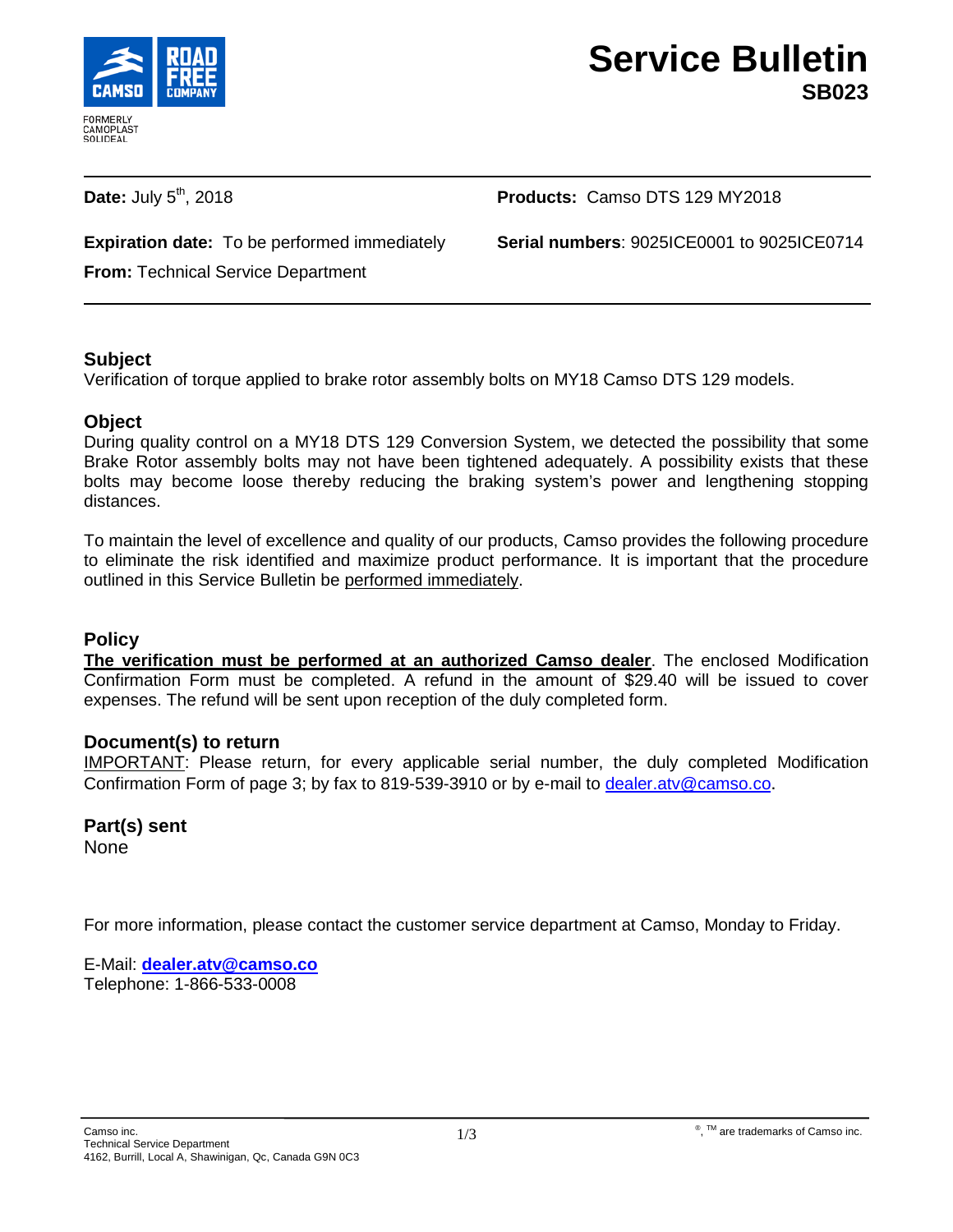

# **Service Bulletin SB023**

#### **Preparation**

Lift motorcycle completely off the ground and install on secure and stable stand.

#### **Action**

To make sure that all 6 Brake Rotor assembly bolts are correctly tightened, re-apply 17.5 N-m (13 lb-ft) of torque to all six bolts.

# **Procedure**

- 1. Using a torque wrench and a 5-mm Allen bit socket, access Brake Rotor assembly bolts (**A**) from the suspension's right side. Perform the following steps on **all 6 Brake Rotor assembly bolts**:
	- **Set Torque Wrench with 5-mm bit socket in first bolt.**
	- **Tighten bolt to 17.5 N-m (13 lb-ft) of torque.**
	- Using a permanent marker, mark the bolt to indicate that it has been tightened.
	- Rotate the Track a little to get access to the next bolt.



**IMPORTANT:** Perform the steps described above for all 6 Brake Rotor assembly bolts.